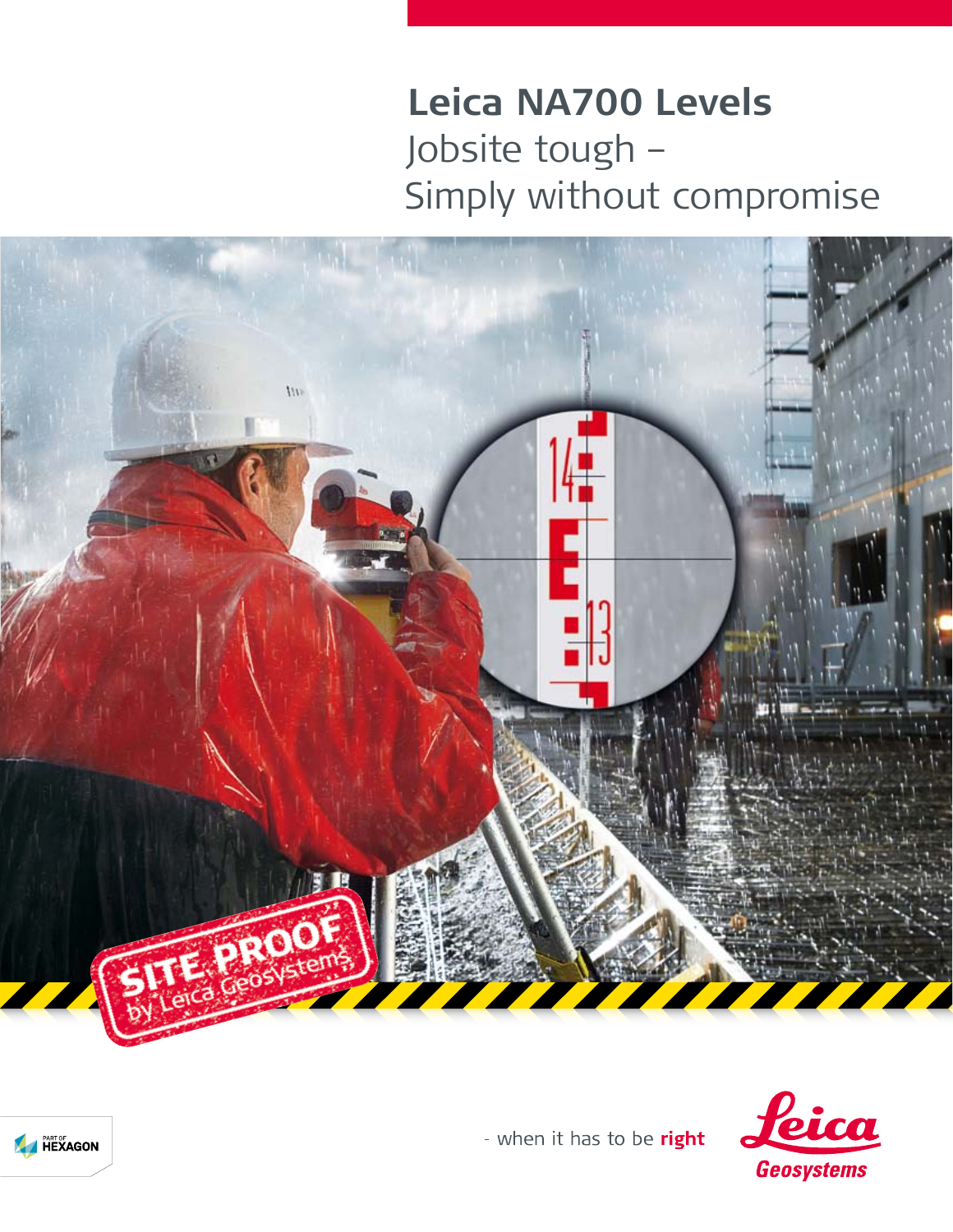#### **Superior Performance and First-Class Service**

**The Leica NA700 levels defy the toughest of construction-site environments. Come rain or shine, in dazzling light or shade, they provide reliable and extremely precise measurement results. Even the vibration from heavy construction machinery does not affect their accuracy. No need for regular checks in the workshop or constant readjustment – saving time and money!**

**When it comes to extreme robustness and optimum measuring accuracy, the Leica NA700 levels are hard to beat.**

#### **Our protection for your success**

Comprehensive expert knowledge and a global understanding of what our customers want and need take top priority at Leica Geosystems. Our close cooperation with professionals from the field results in user-friendly products that are precisely tailored to customer expectations. Our products are highly reliable, accurate, and robust – even under the toughest of construction-site conditions. They boost the productivity and the success of our customers. With PROTECT by Leica Geosystems, we offer a first-class service that you can rely on anytime, anywhere.



PROTECT is subject to the Leica Geosystems International Limited Warranty and the General Terms and Conditions for PROTECT, which you can find at: www.leicageosystems.com/protect.

\*Available through free online registration within 8 weeks of purchase.

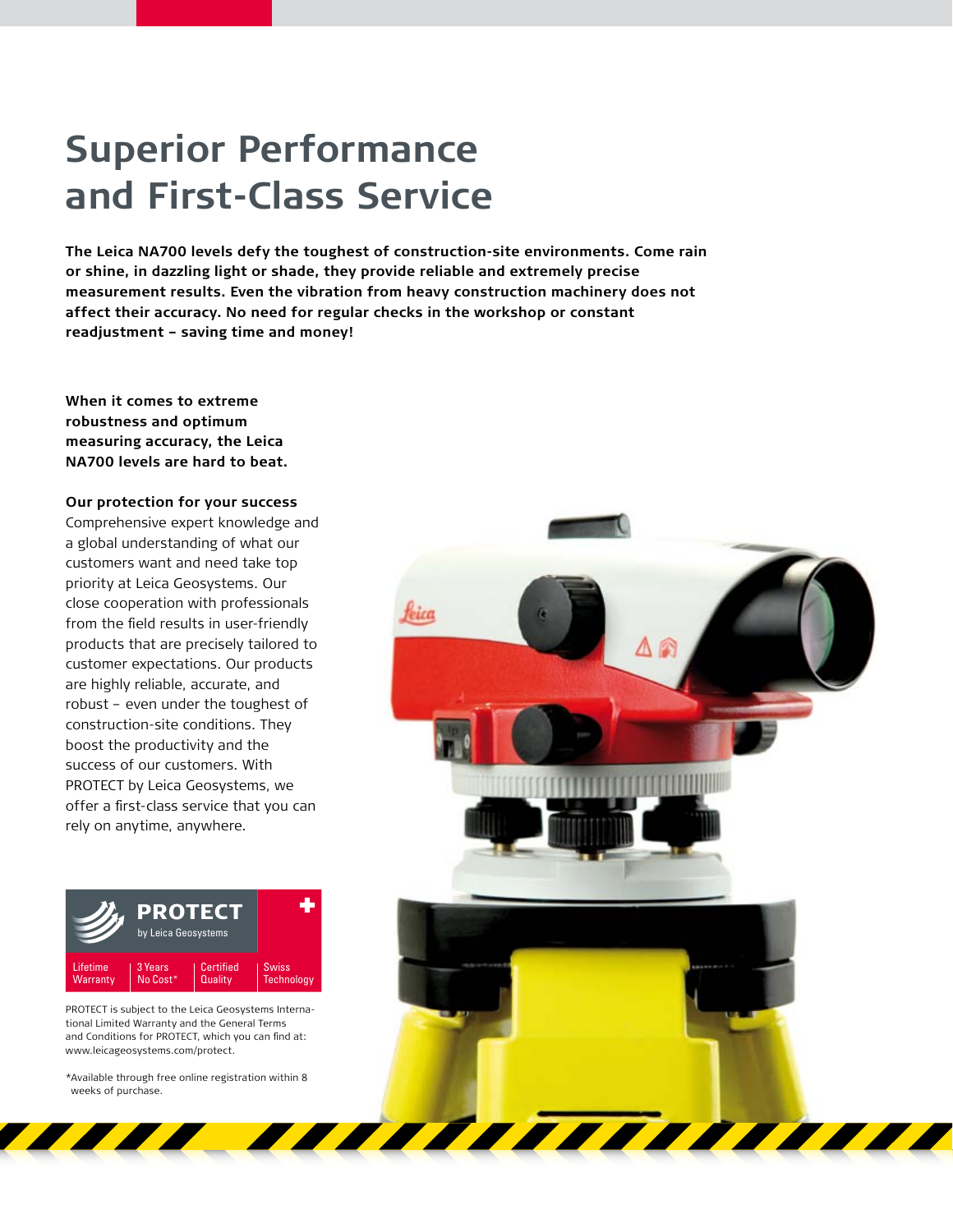#### **Simply without Compromise**

**Thanks to the constant application of the latest technology combined with the highest quality requirements during production, Leica NA700 levels enjoy an outstanding reputation across the globe.** 



**Simple operation** The prism makes it extremely easy to adjust the horizontal level.



**No conversion** The read-out is right next to the target telescope, in degrees or in gon as required.



**Convenient pointing** The target diopter adjustment makes it quick and easy to focus on the leveling

staff.



**Comfortable read-out** The ergonomic look and sharp, upright image prevent eyes from quickly tiring.



**Constant clear view** The nitrogen-filled telescope prevents the lens from fogging up and ensures a clear view.



**Outstanding contrast** The high luminosity guarantees reading accuracy, even in unfavorable lighting.



**Impact-resistant** Even when faced with vibrations and impacts, the Leica NA700 levels continue to work reliably and with precision.



**Water-tight and dust-tight** Water, dust, and dirt will not stop the Leica NA700 levels.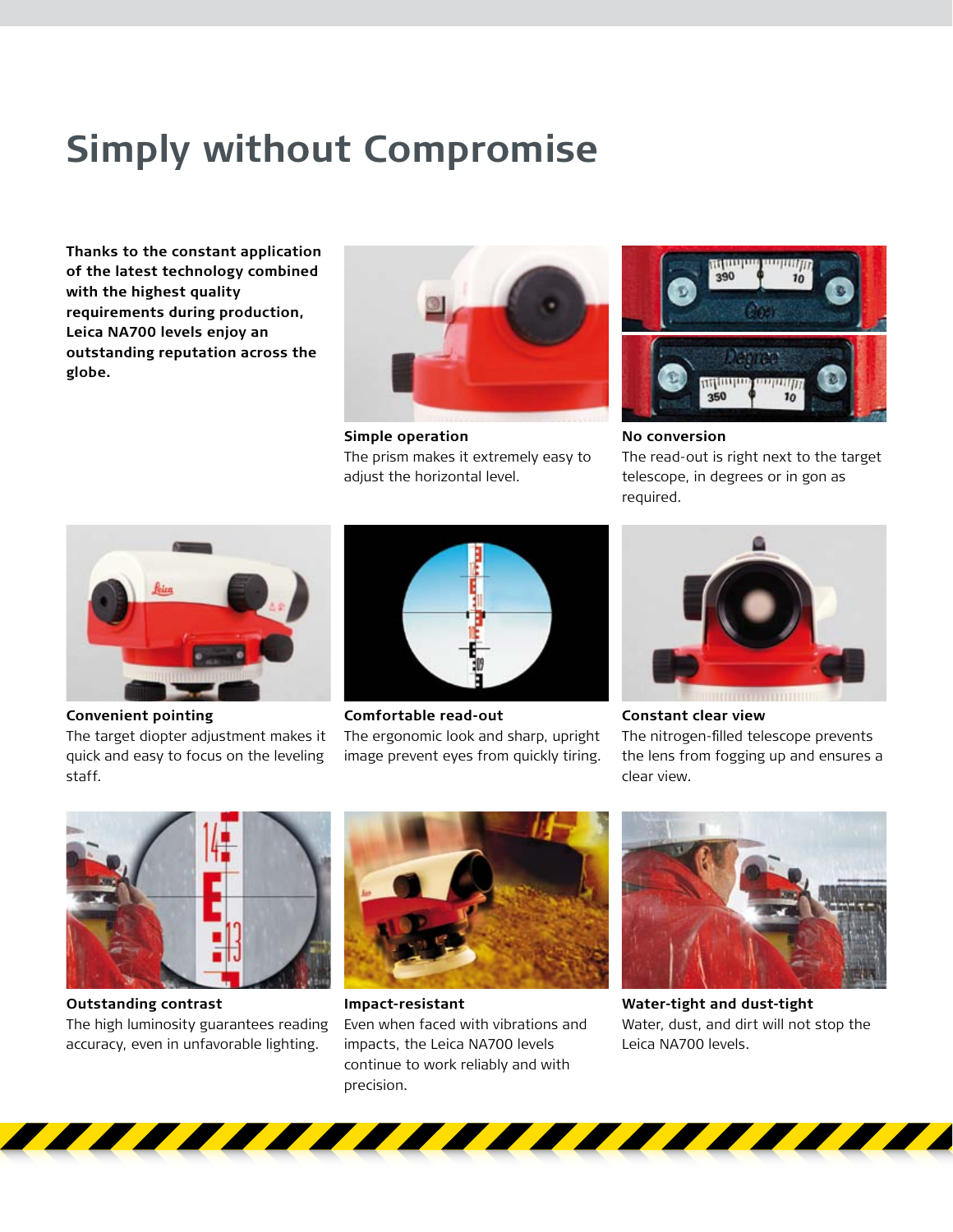# **Technical Data**

|                                                | Leica NA720                                                      | Leica NA724                                                      | Leica NA728                                                      | Leica NA730                                                      | Leica NA730 plus                                                 |
|------------------------------------------------|------------------------------------------------------------------|------------------------------------------------------------------|------------------------------------------------------------------|------------------------------------------------------------------|------------------------------------------------------------------|
| Magnification                                  | $20 \times$                                                      | 24x                                                              | $28\times$                                                       | $30\times$                                                       | $30\times$                                                       |
| Telescope image                                | Upright                                                          |                                                                  |                                                                  |                                                                  |                                                                  |
| Nitrogen-filled telescope                      | Yes                                                              |                                                                  |                                                                  |                                                                  |                                                                  |
| Lens diameter                                  | 30 <sub>mm</sub>                                                 | 36mm                                                             | 40 mm                                                            | $40 \,\mathrm{mm}$                                               | $40 \,\mathrm{mm}$                                               |
| Shortest target distance                       | 0.5 <sub>m</sub>                                                 | 0.5 <sub>m</sub>                                                 | 0.5 <sub>m</sub>                                                 | 0.7 <sub>m</sub>                                                 | 0.7 <sub>m</sub>                                                 |
| Angle measurement                              | Choose between 360 degrees/400 gon                               |                                                                  |                                                                  |                                                                  |                                                                  |
| <b>Distance measurement</b>                    |                                                                  |                                                                  |                                                                  |                                                                  |                                                                  |
| - Multiplication factor                        | 100                                                              |                                                                  |                                                                  |                                                                  |                                                                  |
| - Additive constant                            | $\mathbf 0$                                                      |                                                                  |                                                                  |                                                                  |                                                                  |
| Circular level                                 | $10'$ / $2$ mm                                                   |                                                                  |                                                                  |                                                                  |                                                                  |
| Horizontal drive                               | Both sides, endless                                              |                                                                  |                                                                  |                                                                  |                                                                  |
| Accuracy (standard deviation)                  |                                                                  |                                                                  |                                                                  |                                                                  |                                                                  |
| per km double leveling                         | 2.5 <sub>mm</sub>                                                | 2mm                                                              | 1.5 <sub>mm</sub>                                                | 1.2 <sub>mm</sub>                                                | $0.7$ mm                                                         |
| Single measurement with 30m target<br>distance | 1.5 <sub>mm</sub>                                                | 1.2 <sub>mm</sub>                                                | 1 <sub>mm</sub>                                                  | 0.8 <sub>mm</sub>                                                | 0.4 <sub>mm</sub>                                                |
| Compensator                                    |                                                                  |                                                                  |                                                                  |                                                                  |                                                                  |
| Setting accuracy                               | 0.5"                                                             | 0.5"                                                             | 0.3"                                                             | 0.3"                                                             | 0.3"                                                             |
| Tilt area                                      | ± 15'                                                            |                                                                  |                                                                  |                                                                  |                                                                  |
| <b>Environmental stresses</b>                  |                                                                  |                                                                  |                                                                  |                                                                  |                                                                  |
| Drop resistance                                | ISO 9022-33-5                                                    |                                                                  |                                                                  |                                                                  |                                                                  |
| Water-tightness and dust-tightness             | IP 57 (submersible)                                              |                                                                  |                                                                  |                                                                  |                                                                  |
| Temperature range                              |                                                                  |                                                                  |                                                                  |                                                                  |                                                                  |
| - Operating temperature                        | $-20$ to +50 °C ( $-4$ °F to 122 °F)                             |                                                                  |                                                                  |                                                                  |                                                                  |
| - Storage temperature                          | -40 to +70°C (-40°F to 158°F)                                    |                                                                  |                                                                  |                                                                  |                                                                  |
| <b>Dimensions</b>                              |                                                                  |                                                                  |                                                                  |                                                                  |                                                                  |
| Size                                           | $19 \times 12 \times 12$ cm<br>$(7.5 \times 4.7 \times 4.7)$ in) | $19 \times 12 \times 12$ cm<br>$(7.5 \times 4.7 \times 4.7)$ in) | $21 \times 12 \times 12$ cm<br>$(8.3 \times 4.7 \times 4.7)$ in) | $21 \times 12 \times 12$ cm<br>$(8.3 \times 4.7 \times 4.7)$ in) | $21 \times 12 \times 12$ cm<br>$(8.3 \times 4.7 \times 4.7)$ in) |
| Weight                                         | 1.6 kg (3.5 lbs)                                                 | 1.6 kg (3.5 lbs)                                                 | 1.7 kg (3.7 lbs)                                                 | 1.7 kg (3.7 lbs)                                                 | 1.7 kg (3.7 lbs)                                                 |

# **Tripod and Leveling Staffs**

**Optimize the performance of your Leica NA700 level with the specially tailored accessories.**

> **CLR 101 telescopic leveling staff** Length: 4m, 4-piece, E pattern on front, mm indexing on reverse Item no. 727587

> **CLR 102 telescopic leveling staff** Length: 5m, 4-piece, E pattern on front, mm indexing on reverse Item no. 727588

> **CLR 104 telescopic leveling staff** Length: 5m, 5-piece, E pattern on front, mm indexing on reverse Item no. 743420

**CTP104 round-base tripod**

Aluminum tripod with carrying straps, fast clamps, 5/8" screw. Telescopic from 85–160cm Item no. 767710

**All Manufacturers** 

**The Contract of the Contract of the Contract of the Contract of the Contract of the Contract of the Contract o**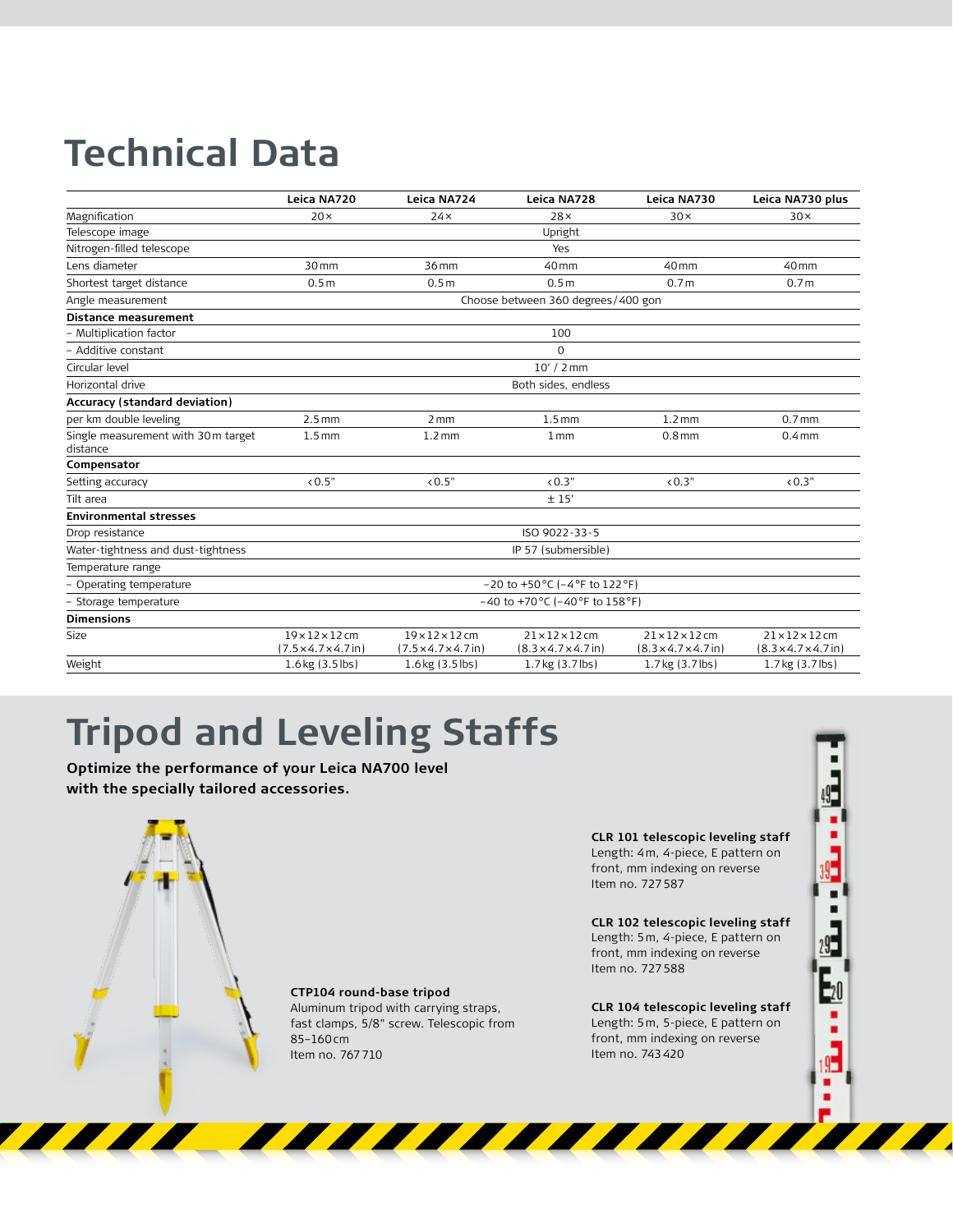# **The Right Level for every Application**

**Do you want to measure distances, assign datum lines, define height differences, or read heights? Depending on the application and the required level of accuracy, the Leica NA700 series has the right level for your day-to-day tasks. Choose between five different levels of accuracy!**

 $k$